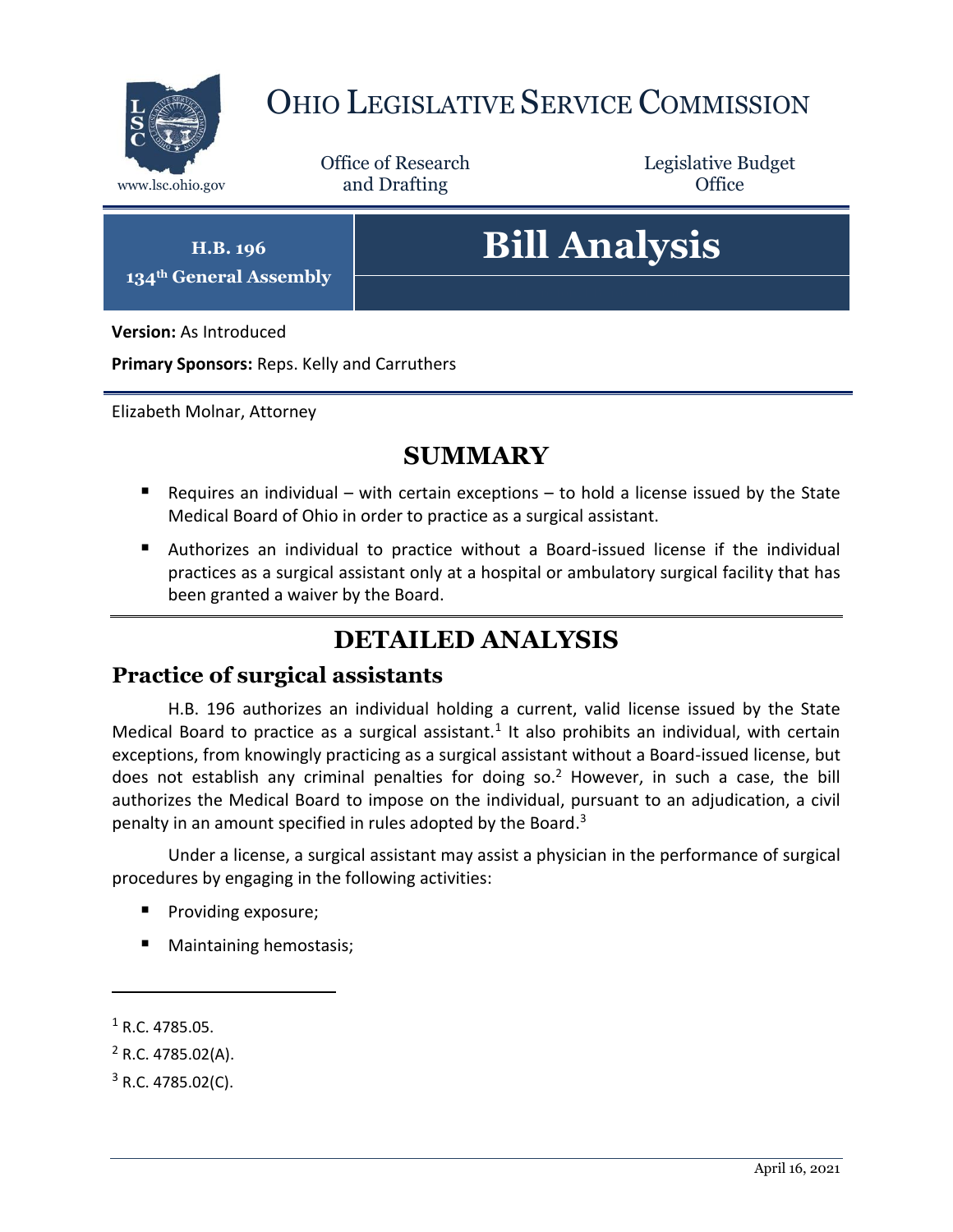- Making incisions;
- Closing or suturing surgical sites;
- **Manipulating or removing tissue;**
- **Implanting surgical devices or drains;**
- Suctioning surgical sites;
- **Placing catheters;**
- Clamping or cauterizing vessels or tissues;
- Applying dressings to surgical sites;
- Any other tasks as directed by the physician.<sup>4</sup>

#### **Eligibility for licensure**

To be eligible for a license to practice as a surgical assistant, an applicant must demonstrate to the Medical Board that the applicant is at least 18 years of age and has attained a high school degree or equivalent.<sup>5</sup> In addition, an applicant must satisfy one of the following:

- Be credentialed as a surgical assistant by the National Board of Surgical Technology and Surgical Assistants or National Commission for Certification of Surgical Assistants;
- Have practiced as a surgical assistant at a hospital or ambulatory surgical facility located in Ohio during any part of the six months preceding the bill's effective date; or
- Have successfully completed a surgical assistant training program operated by a branch of the U.S. armed forces.<sup>6</sup>

The applicant also must complete a criminal records check in accordance with rules adopted by the Medical Board.<sup>7</sup>

#### **Application and renewal procedures**

An applicant seeking to practice as a surgical assistant must file an application with the Medical Board in a manner prescribed by the Board.<sup>8</sup> After reviewing the application, if the Board determines that the applicant meets the bill's eligibility requirements, the Secretary of the Board must issue a license to the applicant.<sup>9</sup>

 $\overline{a}$ 

<sup>4</sup> R.C. 4785.05.

 $5$  R.C. 4785.03(B).

 $6$  R.C. 4785.03(B).

 $7$  R.C. 4785.03(C).

 $8$  R.C. 4785.03(A).

 $9$  R.C. 4785.03(D) and 4785.04(A).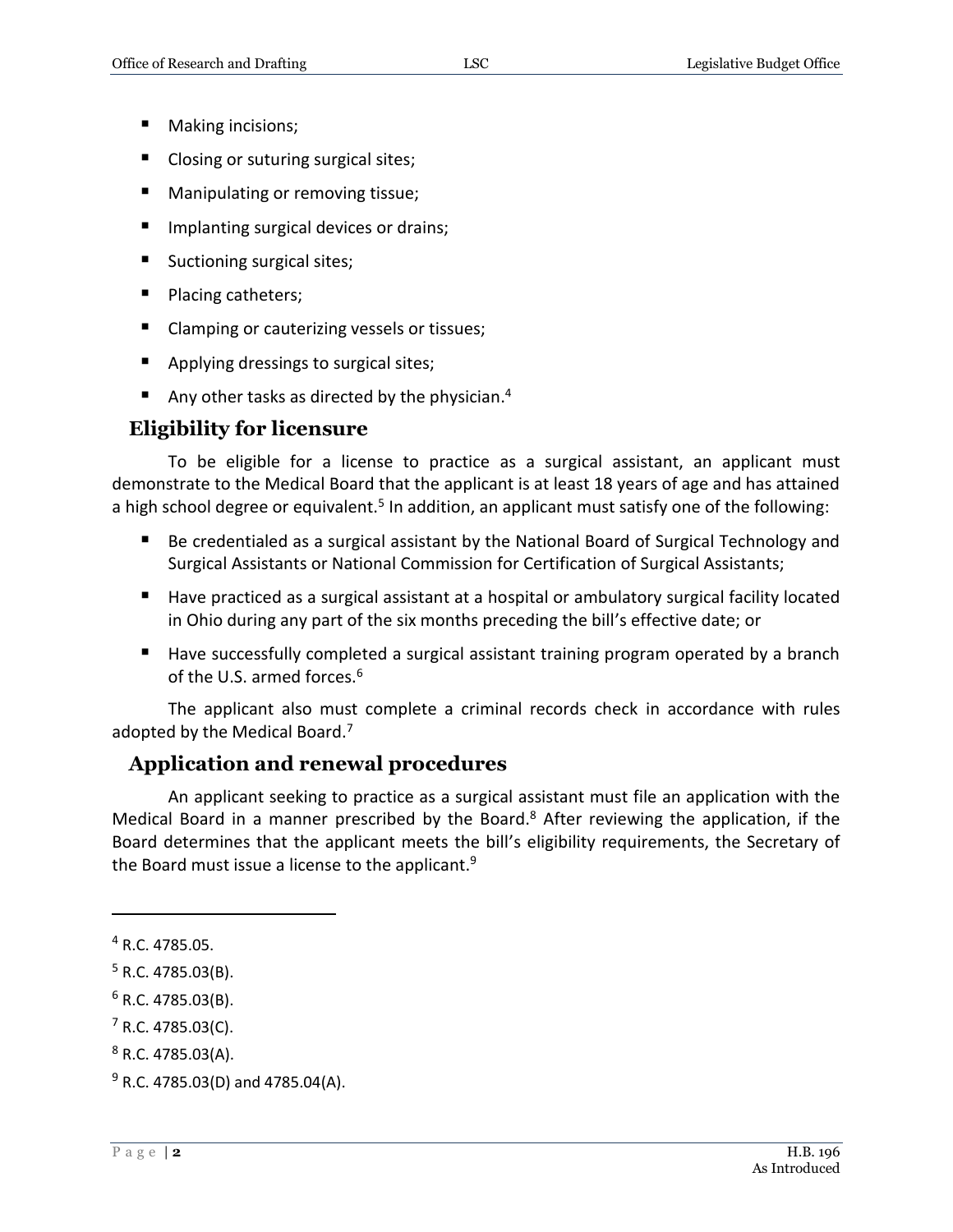A license is valid for two years, unless revoked or suspended, and may be renewed in accordance with rules adopted by the Medical Board.<sup>10</sup> To renew a license, an applicant must complete continuing education as specified in rules adopted by the Board.<sup>11</sup>

In the event a license is not renewed and becomes expired or inactive, the Board must reinstate or restore the license if the individual seeking reinstatement or restoration satisfies the conditions specified in rules adopted by the Medical Board.<sup>12</sup>

#### **Board discipline**

The bill requires the Medical Board to limit, revoke, or suspend an individual's license to practice as a surgical assistant, refuse to issue a license to an applicant, refuse to renew or reinstate a license, or reprimand or place on probation a license holder for any of the reasons specified in rules the Board adopts.<sup>13</sup>

#### **Exceptions to the licensure requirement**

The bill exempts the following individuals from its licensure requirements – individuals practicing at hospitals or ambulatory surgical facilities that have been granted waivers by the Medical Board, as well as physicians, podiatrists, physician assistants, licensed practical nurses, registered nurses, and advanced practice registered nurses.<sup>14</sup>

#### **Waivers**

An individual may practice as a surgical assistant without holding a Medical Board-issued license if the individual practices only at a hospital or ambulatory surgical facility that has been granted a waiver – on behalf of its current and prospective employees – by the Board.<sup>15</sup> To be eligible for such a waiver, the hospital or facility must be located in an area of Ohio that experiences special health problems and physician practice patterns that limit access to surgical care.<sup>16</sup> The bill specifies that an individual practicing under such a waiver is subject to the same scope of practice as a surgical assistant licensed by the Medical Board.<sup>17</sup>

#### **Rulemaking**

The bill requires the Medical Board to adopt rules establishing standards and procedures for the regulation of surgical assistants, including rules that do the following:

 $\overline{a}$ 

<sup>15</sup> R.C. 4785.06(B).

 $10$  R.C. 4785.04(A).

 $11$  R.C. 4785.04(B).

<sup>12</sup> R.C. 4785.04(C).

<sup>13</sup> R.C. 4785.07.

<sup>14</sup> R.C. 4785.02(B).

 $16$  R.C. 4785.06(A).

 $17$  R.C. 4785.06(B).